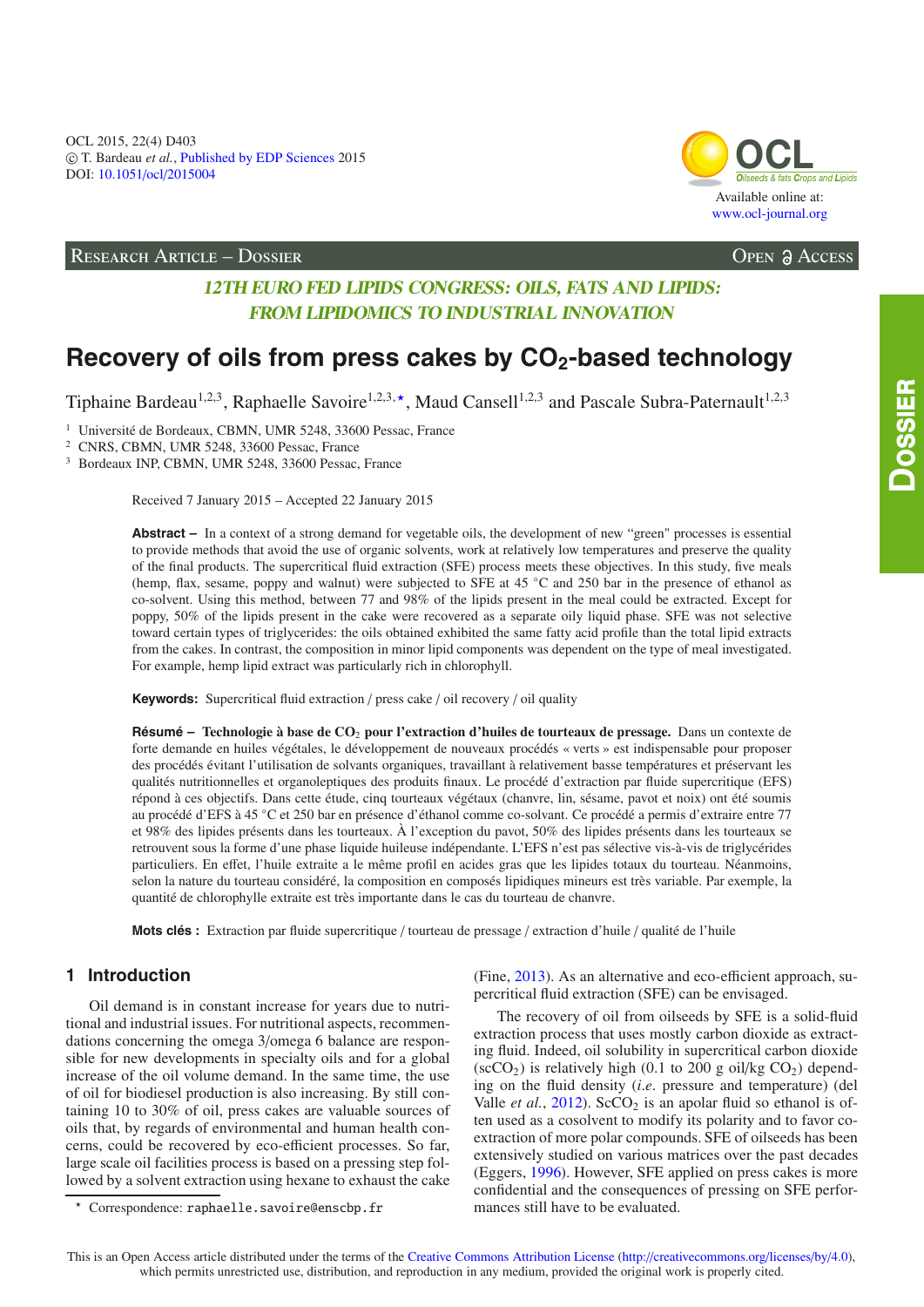T. Bardeau *et al.*: OCL 2015, 22(4) D403

<span id="page-1-0"></span>**Table 1.** Press cake compositions (different letters are for statistically different lipid content (Tukey HSD test at 95% confidence interval)).

|                                      | Hemp            | Linseed            | Poppy          | Sesame            | Walnut          |
|--------------------------------------|-----------------|--------------------|----------------|-------------------|-----------------|
| Water content <sup>*</sup> $(\%$ db) | 7.3 $(\leq 12)$ | $8 \pm 1 (\le 12)$ | $9.2 \leq 12$  | 7.6 ( $\leq 10$ ) | 5.4 $(\leq 10)$ |
| Lipid content <sup>*</sup> $(\%$ db) | $11 + 2^c$      | $11 + 1^{a,c}$     | $12 + 1^{a,c}$ | $23 + 2^b$        | $8 + 1^a$       |
|                                      | $(\leq 12)$     | $(\leq 12)$        | $(\leq 12)$    | $(\leq 25)$       | (< 45)          |
| Ash $(\%)^{**}$                      | $\leq 15$       | $\leq 10$          | $\leq 15$      | $\leq 10$         | $\leq 10$       |
| Proteins $(\%$ wb) <sup>**</sup>     | $25 - 40$       | $15 - 45$          | $30 - 45$      | $30 - 50$         | $20 - 40$       |
| Cellulose $(\%$ wb $)$ <sup>**</sup> | $20 - 35$       | $\leq 10$          | $5 - 15$       | $\leq 10$         | $\leq 10$       |

<sup>∗</sup> Values in parentheses are from supplier's datasheet. ∗∗ Values are from supplier's datasheet.

In this work, SFE was investigated as a technique to recover residual edible oils from various press cakes presenting different fatty acid profiles. Hempseed oil is a linoleic oil, typically composed of 56% of linoleic acid (18:2 n-6), 22% of  $\alpha$ -linolenic acid (18:3 n-3), and 9% of oleic acid (18:1) (Callaway, [2004\)](#page-5-3). Walnut oil can be classified in the same category with 56–65% of 18:2, 14–21% of 18:1, 9–15% of 18:3 and 6–8% of palmitic acid (16:0) (Morin, [1996a](#page-5-4)). Poppy seed oil is also a linoleic oil with 69–77% of 18:2, 13–18% of 18:1,  $9-11\%$  of 16:0 and less than 3.5% of other fatty acids (Morin, [1996b](#page-5-5)). Linseed oil (also call flaxseed oil) is a linolenic oil and is typically composed of 59% of 18:3, 15% of 18:2, 18% of 18:1 other fatty acids accounting for less than 10% of the total fatty acids (Przybylski, [2005\)](#page-5-6). Sesame oil is an oleic-linoleic oil containing 39–47% of 18:2, 37–42% of 18:1, 8–11% of 16:0 and 4–6% of stearic acid (18:0) (Morin, [1996b\)](#page-5-5). These seeds present different fatty acid profiles but have in common a high degree of unsaturation.

Supercritical extraction has already been investigated for these five seeds and nut, and the studies generally focused on the effect of process parameters (namely pressure, temperature and flow rate) on extraction yield (on sesame (Corso *et al.*, [2010](#page-5-7); Döker *et al.*, [2010\)](#page-5-8); on hemp (Da Porto *et al.*, [2012a,](#page-5-9) [2012b](#page-5-10)); on poppy (Bozan and Temelli, [2003\)](#page-5-11); on walnut (Oliveira *et al.*, [2002](#page-5-12); Salgin and Salgin, [2006\)](#page-5-13)). For instance, on linseed, SFE optimization (Bozan and Temelli, [2002;](#page-5-14) Ivanov, [2012;](#page-5-15) Jiao, [2008;](#page-5-16) Özkal, [2009;](#page-5-17) Rombaut, [2013\)](#page-5-18) showed that an increase of temperature and pressure increased the oil yield. Depending on extraction conditions, up to 82% of oil could be extracted with neat  $CO<sub>2</sub>$ . In Ivanov's work [\(2012](#page-5-15)), ethanol was used as cosolvent, but it was directly added to the load prior to  $CO<sub>2</sub>$  extraction. The higher the quantity of ethanol, the higher was the oil yield (up to 99%). Whilst SFE is mainly investigated on raw seeds, SFE on press cake is more rarely reported. Dealing with walnut press cake, Martinez *et al.* [\(2008\)](#page-5-19) recovered the oil with yield higher than 90% for SFE carried out at 40 MPa and temperatures higher than 50 ◦C.

The oil quality is generally assessed by calorimetry, peroxide value (for oxidative status characterization) or absorbance at specific wavelengths (for minor compound determination). Whatever the seeds, the oil recovered by supercritical technology was generally of a lower quality than cold pressed oils. For example, Martinez *et al.* [\(2008\)](#page-5-19) first pressed walnuts and then performed SFE on the press cake. The two oils produced were analyzed by same methods. SFE oils presented higher acid value (0.4% oleic acid *vs*. 0.1% for cold press oils) and lower oxidative stability (0.3 to 0.8 h *vs*. 3 h for cold press

oils; measured with the Rancimat method). So SFE oils were more degraded and less stable than cold pressing oils. However, SFE oils contained higher amounts of carotenoids (9 μg/g of oil *vs*. 2 μg/g for cold press oil).

The aim of this study was to evaluate SFE performance at recovering residual oil when applied to five press cakes that exhibited different lipid contents and matrix characteristics. The process efficiency was evaluated in terms of oil yield and oil characteristics.

# **2 Materials and methods**

#### **2.1 Raw material**

Press cakes were supplied by Bioplanète (Bram, France). Cakes came from organic seeds of poppy (*Papaver somniferum* L. var. nigrum), linseed (*Linum usitatissimum* L.), hemp (*Cannabis sativa* L.) and sesame (*Sesamum indicum*). Walnut (*Juglans regia*) cake was also used. The characteristics of cakes are given in Table [1.](#page-1-0)

Total lipid content was determined by chloroform/methanol extraction according to Folch method (Folch, [1957\)](#page-5-20). Water content was assessed using a thermobalance (Sartorius) at 105 ◦C until mass variation became lower than 1 mg. Other characteristics were given by the supplier.

## **2.2 Supercritical fluid extraction**

The scheme of the set-up is provided in Figure [1.](#page-2-0) The equipment is mainly composed of a 0.49 L cylindrical vessel fed by two high pressure pumps (Gilson). Liquid  $CO<sub>2</sub>$  (Air Liquide, France) was first cooled to  $-0.3 \degree$ C before the pump then heated to 45 ◦C by an electrical heater before being introduced in the vessel. The vessel that contained the matrix was thermally controlled by an electrical mantle.

Supercritical fluid extraction was carried out at 45 ◦C and 25 MPa using CO<sub>2</sub> (∼15 g min<sup>-1</sup>) and ethanol (∼7 %wt) as cosolvent. The vessel was first loaded with 35 g of milled press cake then heated to 45  $°C$ . Pure  $CO<sub>2</sub>$  was introduced until a pressure of 25 MPa and the vessel was isolated at this pressure for 35 min. The two pumps were then activated and the  $CO<sub>2</sub> +7%$  wt ethanol mixture flew through the matrix bed. Extracts were collected at atmospheric pressure after the fluid depressurization. The first two fractions, called F0 and F1, were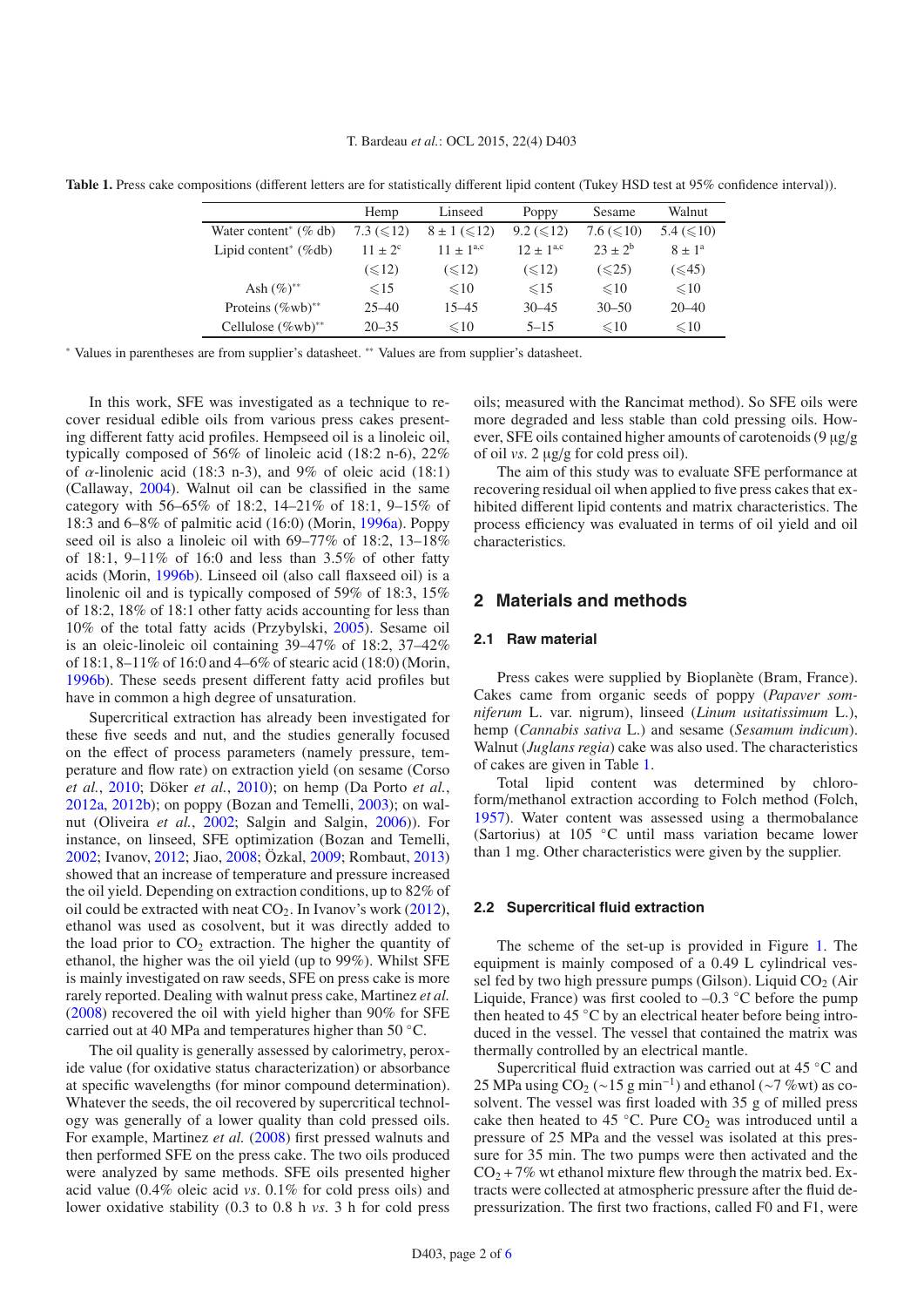

<span id="page-2-0"></span>**Fig. 1.** Experimental SFE setup.

each collected after 60 min of flow. After these 120 min, extraction was continued with 27% wt ethanol to exhaust the cake in more polar lipids. At the end, pure  $CO<sub>2</sub>$  flew over the matrix bed for one hour to remove ethanol. In this work we focused on the oily phase, so only the F0 fraction was characterized.

### **2.3 Extract characterization**

Collected extracts were centrifuged for phase separation. Each phase was then weighted and its volume measured. Ethanol was evaporated under a flux of nitrogen for mass balance assessment. The lipid content of the extracted matrix (hereafter called residue) was determined by the Folch method as well (Folch, [1957\)](#page-5-20).

Extraction yield was calculated as the global extracted mass divided by press cake amount introduced in the SFE vessel. Lipid extraction yield was expressed as the ratio of the mass of total lipid extracted (calculated by difference between press cake lipid content and residue lipid content) to the lipid mass in the press cake. Oil yield was calculated as the ratio of free oil recovered from the oily phase to the total lipid mass of press cake.

Fatty acid profiles were determined by gas chromatography (GC) analysis after transesterification. Total lipid fractions were transmethylated in presence of boron trifluoridemethanol complex (Morisson, [1964\)](#page-5-22). Fatty acid methyl esters were separated on a BPX 70 capillary column (60 m long, 0.25 μm film, 0.25 mm i.d., SGE (Melbourne, Australia)), using hydrogen as carrier gas and a split ratio between 1:50 and 1:60. The GC system consisted in a gas chromatograph (GC 2010 plus, Shimadzu, Kyoto, Japan) equipped with a flame ionization detector maintained at 280 °C. The injector was at 250 ◦C. The column temperature was programmed from 150 °C to 200 °C (1.3 °C/min) held for 30 min, then from 200 ◦C to 250 ◦C (20 ◦C/min) held for 30 min. Data

<span id="page-2-1"></span>

**Fig. 2.** Extraction kinetic.

was collected and integrated by a GC solution v2.4 integration system (Shimadzu). Fatty acids from Sigma were used as standards for calibration.

Absorbance and spectra (300–900 nm) of oily phases were recorded on Hitachi U2800 spectrometer after dilution with hexane and using quartz cells. The carotenoid content was determined as β-carotene equivalent from absorbance at 453 nm using β-carotene diluted in groundnut oil for calibration (0–5 mg/kg) (Lichtenthaler, [2001\)](#page-5-23).

Oxidative status of the oily phases was assessed by peroxide value determination (ISO3960 adapted method).

# **3 Results and discussion**

#### **3.1 Extraction kinetic**

The overall extraction kinetic of the five cakes is given in Figure [2.](#page-2-1) The first part of the curve, up to 2 kg of fluid, corresponded to F0 and F1 fractions recovered using  $CO<sub>2</sub> + 7%$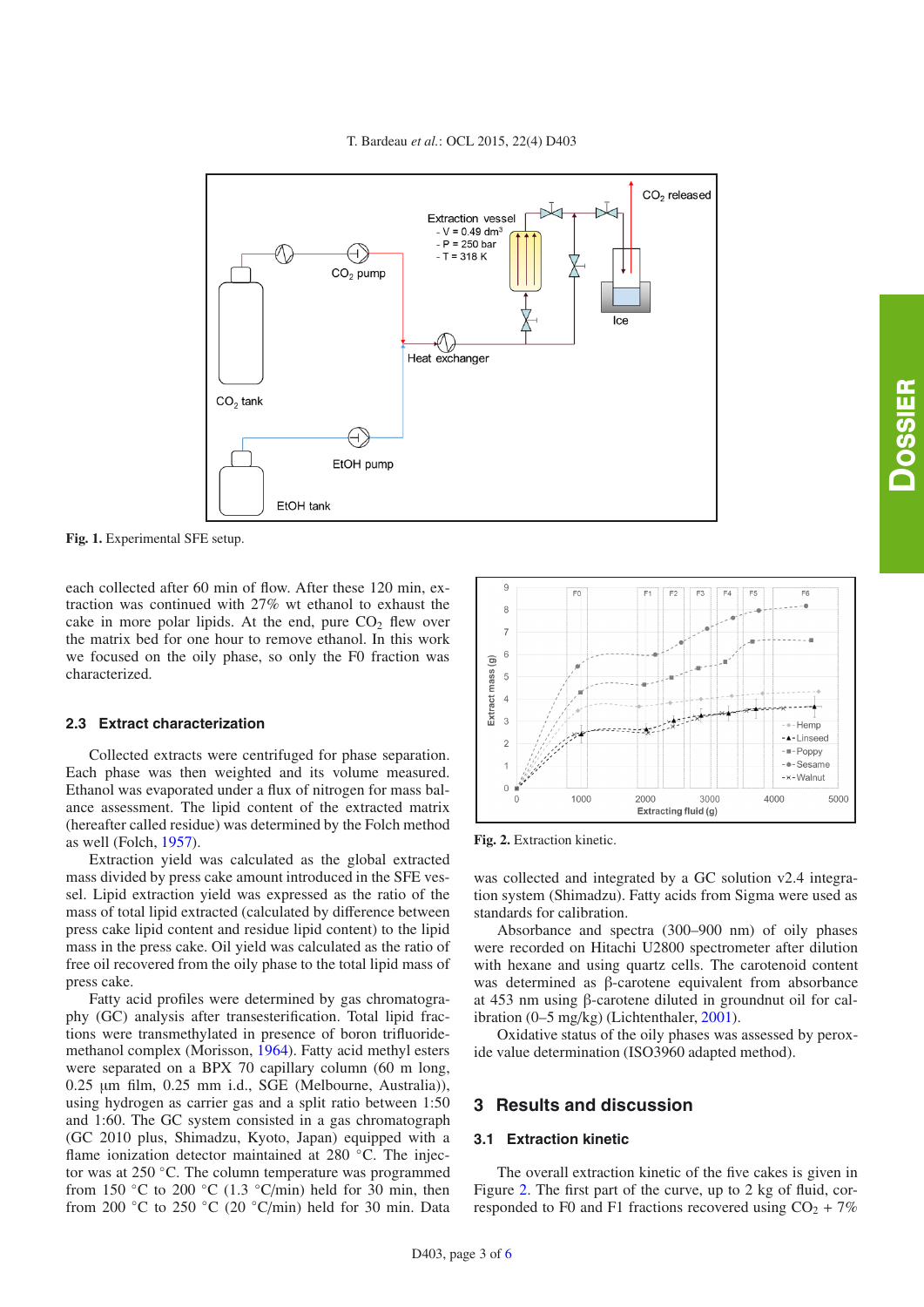<span id="page-3-0"></span>

**Fig. 3.** Extracted masses.

ethanol. Most of the extracted amount came from F0 since F1 contributed only for few milligrams. This F0 fraction represented 65 to 67% of the total extract for all press cakes except hemp for which it represented 80%. The extraction kinetics exhibited then a second increase after 2 kg of fluid that corresponded to the increase of ethanol to 27 %wt. This higher content of ethanol allowed for extracting more polar lipids like for instance phospholipids and ensured thus that the extraction is effective for all classes of lipids (Catchpole *et al.*, [2009](#page-5-24)).

### **3.2 Extraction efficiency**

The total extracted mass was highly dependent on the raw material nature and varied from 3.6 g for walnut to 8.2 g for sesame (Fig. [3\)](#page-3-0). The mass could be correlated to the initial lipid content of the press cake (Tab. [1\)](#page-1-0). As observed when comparing sesame and walnut, the higher the lipid content, the higher was the extracted mass. Hemp, linseed and walnut, that are similar in terms of lipid contents (8 to 11%), resulted in intermediate and similar extracted amounts. Only poppy showed a different behavior with an extracted mass fifty percent higher than hemp despite similar lipid content. For the five press cakes, the extracted material was mainly composed of lipids, in a content that varied from 50 to 97%. Hemp, linseed and sesame extracts contained more than 85% of lipids whereas extracts were composed of 52 and 60% of lipids for poppy and walnut, respectively.

Walnut exhibited a different behavior that could be due to a different cell structure owing to the matrix nature (walnut is not an oleaginous seed but a nut) (Morin, [1996b\)](#page-5-5). Poppy's behavior was also quite surprising but its particular behavior could not be related to a particular chemical composition of the oil or the structure of the seed.

Excepted for poppy, all F0 fractions were biphasic with an oily phase at bottom and an ethanolic supernatant on top of it. The biphasic nature of F0 could be explained by the low solubility of vegetable oil in ethanol at ambient temper-ature (Johnson and Lusas, [1983](#page-5-25)). Supercritical  $CO<sub>2</sub>$  is a very good solvent of triglycerides (Sahena *et al.*, [2009\)](#page-5-26) so neutral lipids were indeed extracted. But, after decompression, when the fluid mixture splits in gaseous  $CO<sub>2</sub>$  and liquid ethanol, the collected volume of ethanol was not high enough to dissolve

<span id="page-3-1"></span>

**Fig. 4.** Extraction yields.

the oil so a biphasic extract was recovered. With again exception of poppy, more than half of the extracted lipids were recovered as a separate oily phase. The mass of this oil was highly dependent of the raw material and was well correlated to the press cake initial lipid content. For poppy, only 7% of extracted lipids were in a separate phase that was, moreover, solid at ambient temperature.

The efficiency of an extraction process is classically evaluated by yields. Here, three yields have been defined corresponding to the three levels of extract characteristics. The global extraction yield is the total extracted mass divided by the press cake amount; the lipid extraction yield is the mass of extracted lipids divided by the mass of lipids in the loaded press cake whereas the oil yield only considers the oily phase divided by the initial amount of lipids in the loaded press cake.

The global extraction yields were comprised between 10 and 23% (Fig. [4\)](#page-3-1), the highest values being for sesame and poppy (23 and 19%, respectively) and the lowest for walnut (10%). The lipid extraction yield indicates the performance of the technique to remove the initial amounts of lipids in cakes. Lipid extraction yields were relatively high varying from 98 to 76% for hemp and walnut, respectively. Linseed, poppy and sesame exhibited lipid yield in the range of 87–92%. These yields were higher than the majority of those reported for lipid extraction by neat  $CO<sub>2</sub>$  from same seeds (Bozan and Temelli, [2002,](#page-5-14) [2003](#page-5-11); Corso *et al.*, [2010;](#page-5-7) Da Porto *et al.*, [2012a,](#page-5-9) [2012b\)](#page-5-10). However, on walnut press cake, Martinez *et al*. [\(2008\)](#page-5-19) obtained an oil yield of 92% that is higher than the 76% obtained herein.

Regarding specifically the oil phase, yields were in the same range for hemp, sesame and walnut press cakes (∼56%) and in lesser extend for linseed (45%), but it was far smaller for poppy (7%). As already mentioned, the F0 poppy fraction was really different from the other F0 since lipids did not form a separate oily phase.

#### **3.3 Composition of F0 fraction**

F0 fractions were characterized in terms of fatty acid profile and peroxide values for the oily phase, whereas the carotenoids were quantified on both the oily and the ethanol phases. Results of characterization are overviewed in Table [2.](#page-4-0)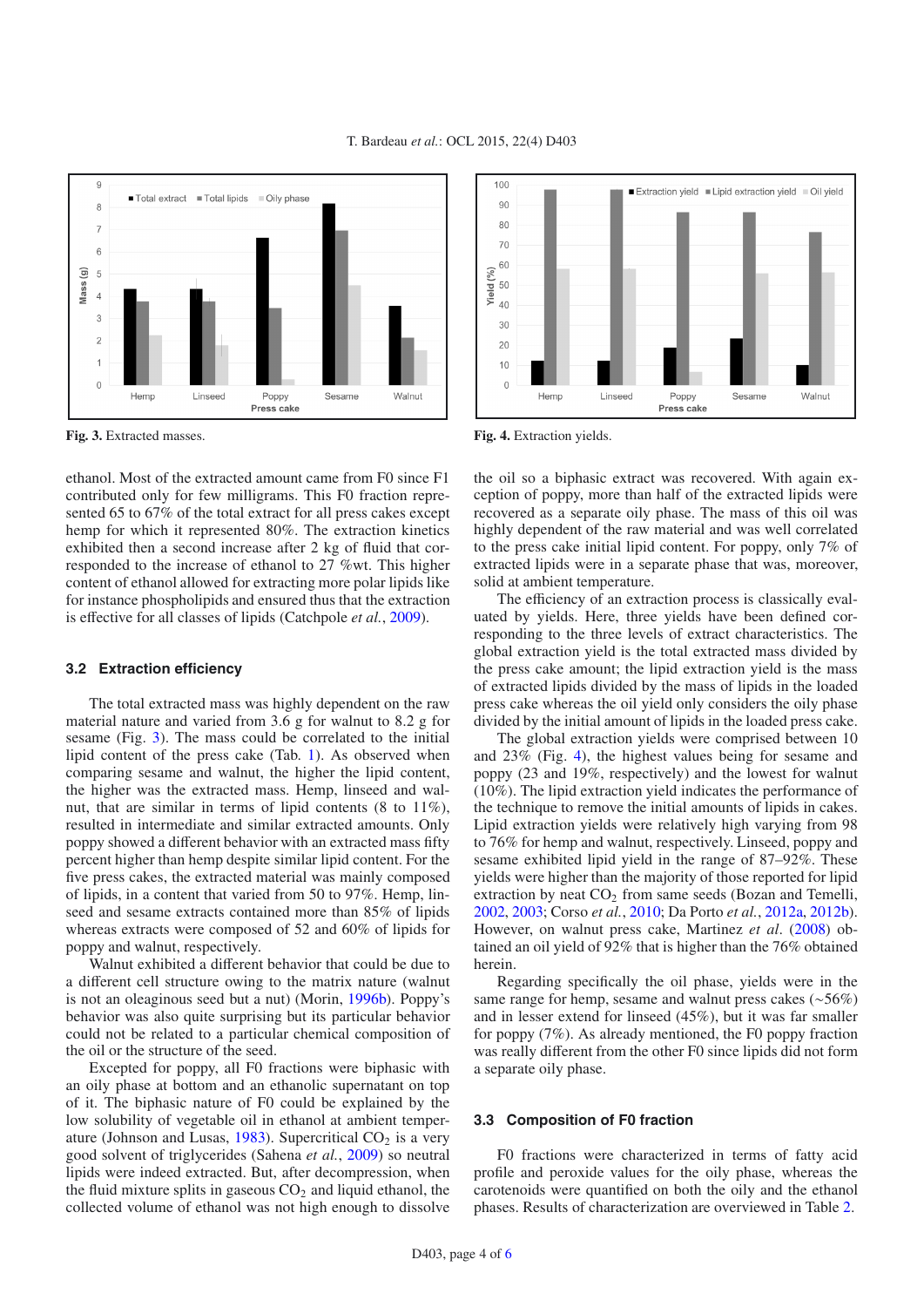<span id="page-4-0"></span>**Table 2.** Fatty acid profiles, and minor compounds composition.

|                                                                                             |             | Hemp          |                                | Linseed       |                                | Poppy            |                                            | Sesame        |                                | Walnut        |                                |  |
|---------------------------------------------------------------------------------------------|-------------|---------------|--------------------------------|---------------|--------------------------------|------------------|--------------------------------------------|---------------|--------------------------------|---------------|--------------------------------|--|
|                                                                                             |             | Press<br>cake | <b>SFE</b><br>F0 oily<br>phase | Press<br>cake | <b>SFE</b><br>F0 oily<br>phase | Press<br>cake    | <b>SFE</b><br>F <sub>0</sub> oily<br>phase | Press<br>cake | <b>SFE</b><br>F0 oily<br>phase | Press<br>cake | <b>SFE</b><br>F0 oily<br>phase |  |
| Fatty acids (%)                                                                             | 16:0        | 8.2           | 7.1                            | 7.1           | 6.4                            | 10.2             | 9.7                                        | 8.3           | 8.4                            | 8.2           | 6.8                            |  |
|                                                                                             | 18:0        | 3.4           | 2.8                            | 3.6           | 3.4                            | 2.2              | 2.2                                        | 5.8           | 6.3                            | 3.1           | 2.5                            |  |
|                                                                                             | 18:1        | 15.1          | 15.8                           | 18.7          | 18.7                           | 13.9             | 14.3                                       | 38.6          | 41.4                           | 15.7          | 16.1                           |  |
|                                                                                             | 18:2        | 55.4          | 56.9                           | 22.1          | 20.9                           | 72.6             | 72.7                                       | 44.5          | 41.8                           | 61.0          | 62.5                           |  |
|                                                                                             | 18:3        | 14.9          | 14.2                           | 46.8          | 49.2                           | 0.6              | 0.6                                        | 0.4           | $\overline{0}$                 | 10.3          | 11.6                           |  |
|                                                                                             | Others      | 3.0           | 3.3                            | 1.6           | 1.4                            | 0.4              | 0.5                                        | 2.5           | 2.1                            | 1.7           | 0.6                            |  |
| Oily phase                                                                                  |             |               | Oily phase                     |               | Oily phase                     |                  | Oily phase                                 |               | Oily phase                     |               |                                |  |
|                                                                                             | Carotenoids |               |                                |               |                                |                  |                                            |               |                                |               |                                |  |
| $(mg \, eq.$<br>$\beta$ -caroten/<br>kg oil)                                                |             | 231           |                                | 22            |                                | $\boldsymbol{0}$ |                                            | $\theta$      |                                | 9             |                                |  |
| Chlorophyll                                                                                 |             | Presence      |                                | Absence       |                                | Absence          |                                            | Presence      |                                | Presence      |                                |  |
| Peroxide<br>value (meq.<br>$O_2/kg$<br>oil)                                                 |             | >15           |                                | <15           |                                | n.d.             |                                            | >15           |                                | <15           |                                |  |
| Ethanolic phase<br>Ethanolic phase<br>Ethanolic phase<br>Ethanolic phase<br>Ethanolic phase |             |               |                                |               |                                |                  |                                            |               |                                |               |                                |  |
| Carotenoids<br>$(mg \, eq.$<br>$\beta$ -caroten/kg<br>dry extract)                          |             | 1810          |                                |               | 45                             |                  | 3                                          |               | $\mathbf{1}$                   |               | 12                             |  |
| Chlorophyll                                                                                 |             |               | Presence                       | Absence       |                                | Absence          |                                            | Absence       |                                | Absence       |                                |  |

Regarding the fatty acid profile, the oils obtained by SFE have almost the same fatty acid composition than the raw materials. This absence of selectivity of SFE towards specific triglycerides as measured by the fatty acid composition was also observed in literature on various raw materials (Da Porto *et al.*, [2012a](#page-5-9); Martinez *et al.*, [2008](#page-5-19)). Peroxide value determination was performed on all F0 oily fractions except for poppy whose oily fraction was solid and of too low volume to allow measurements. The oil peroxide values were highly affected by press cake species. Depending on the raw material, peroxide value was below or above the limit fixed by the codex alimentarius (Codex Alimentarius, [1981\)](#page-5-27). On that basis, only oils produced from linseed and walnut press cakes were of alimentary grade.

Carotenoids were quantified by spectrophotometry (Fig. [5\)](#page-4-1). In oily phases, carotenoids ranged between 0 and 231 mg/kg oil, and the content was highly dependent on the raw material. The hemp extract exhibited content more than tenth time higher than the other press cake extracts. This high value could be due to carotenoids but it could also came from the presence of chlorophylls that interfered in the quantitation. Presence of chlorophylls was evidenced both by the strong green color of F0 and by the absorbance spectrum (Fig. [5\)](#page-4-1). Although chlorophylls absorb at higher wavelengths than carotenoids (600–650 nm instead of 400–500 nm), their residual absorbance at 453 nm will contribute to the carotenoid content as well. Hemp oil is not specially known for high chlorophyll content. According to Matthäus and Brühl, [2008,](#page-5-28) chlorophylls might sign immature pressed seeds. Indeed, the chlorophyll content of seeds decreases with maturity and fully mature seed are usually devoid of chlorophyll. Chlorophylls

<span id="page-4-1"></span>

**Fig. 5.** Absorption spectra (for hemp, spectrum is divided by 25).

are lipophilic molecules, so if they are still present in seeds they will be recovered with oil. Regarding carotenoids in the ethanol supernatant, the content ranged from 1 to 45 mg/kg dry extract, with exception of the 1810 mg/kg for hemp. Whatever the cake, carotenoid content of ethanolic phases was higher than that of the oil.

# **4 Conclusions**

In this work, valorization of food industry by-products has been studied through the recovery of lipids from press cakes. SFE with ethanol as co-solvent allowed the recovery of 75 to 98% of the lipids and was highly influenced by the raw